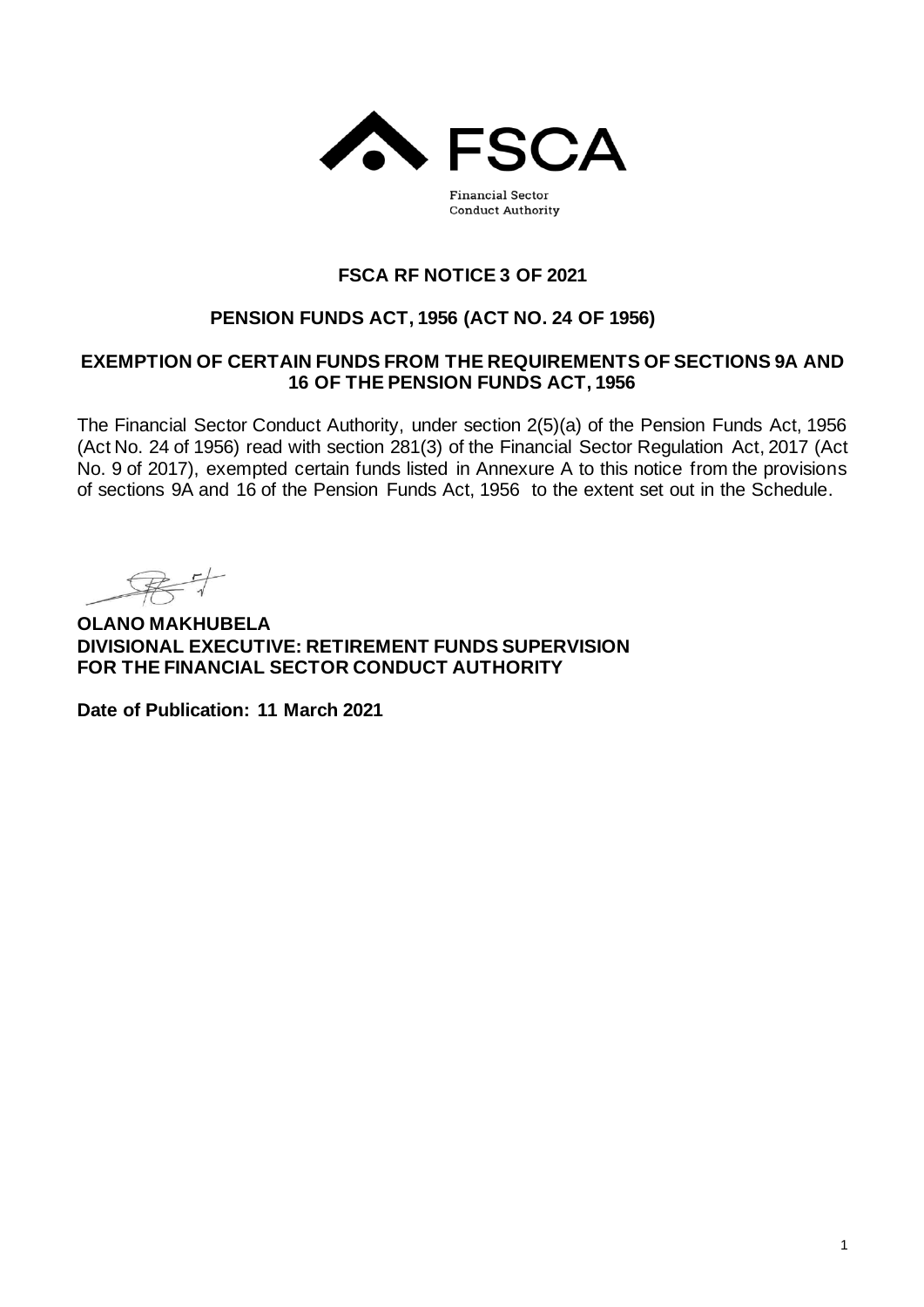# **SCHEDULE**

## **EXEMPTIONS OF CERTAIN FUNDS FROM THE REQUIREMENTS OF SECTIONS 9A AND 16 OF THE PENSION FUNDS ACT, 1956**

## **1. Definitions**

In this Schedule "the Act" means the Financial Sector Regulation Act, 2017 (Act No. 9 of 2017) and the "PFA" means the Pension Funds Act, 1956 (Act No. 24 of 1956), and any word or expression to which a meaning has been assigned in the Act or the PFA shall have the meaning so assigned to it unless a different meaning is assigned elsewhere in this Schedule.

#### **2. Applicable legislation**

- (1) Section 9A of the PFA requires every registered fund, which must have its financial condition investigated and reported on by a valuator in terms of section 16 of the PFA, to appoint a valuator.
- (2) Section 16(1) of the PFA requires that a registered fund shall, at least once in every three years, cause its financial condition to be investigated and reported upon by a valuator, and shall deposit a copy of such a report with the Authority, and shall send a copy of such report or a summary thereof, prepared by the valuator in a form prescribed and signed by the valuator, to every employer participating in the fund.
- (3) Section 2(5)(a) of the PFA provides that the Authority may, where practicalities impede the strict application of a specific provision of the PFA, exempt any fund from, or in respect of, such provision on conditions determined by the Authority.
- (4) Section 281(4) of the Act requires that where the Authority grants an exemption in terms of a financial sector law, the requirements of section 281(3) must be met and such exemption must be published. The PFA is a financial sector law as defined in section 1(1) read with Schedule 1 of the Act.

#### **3. Exemption of specific entities by the Authority**

Pursuant to section 2(5)(a) of the PFA, and subject to paragraph 4 below, the Authority exempted the funds listed in Annexure A from the requirements of sections 9A and 16 of the PFA.

#### **4. Commencement and duration of exemption**

The relevant effective dates and durations of the exemptions are listed in Annexure A.

## **5. Short title**

This exemption is called the Exemption of certain funds from the requirements of sections 9A and 16 of the Pension Funds Act, 1956, 2 of 2021.